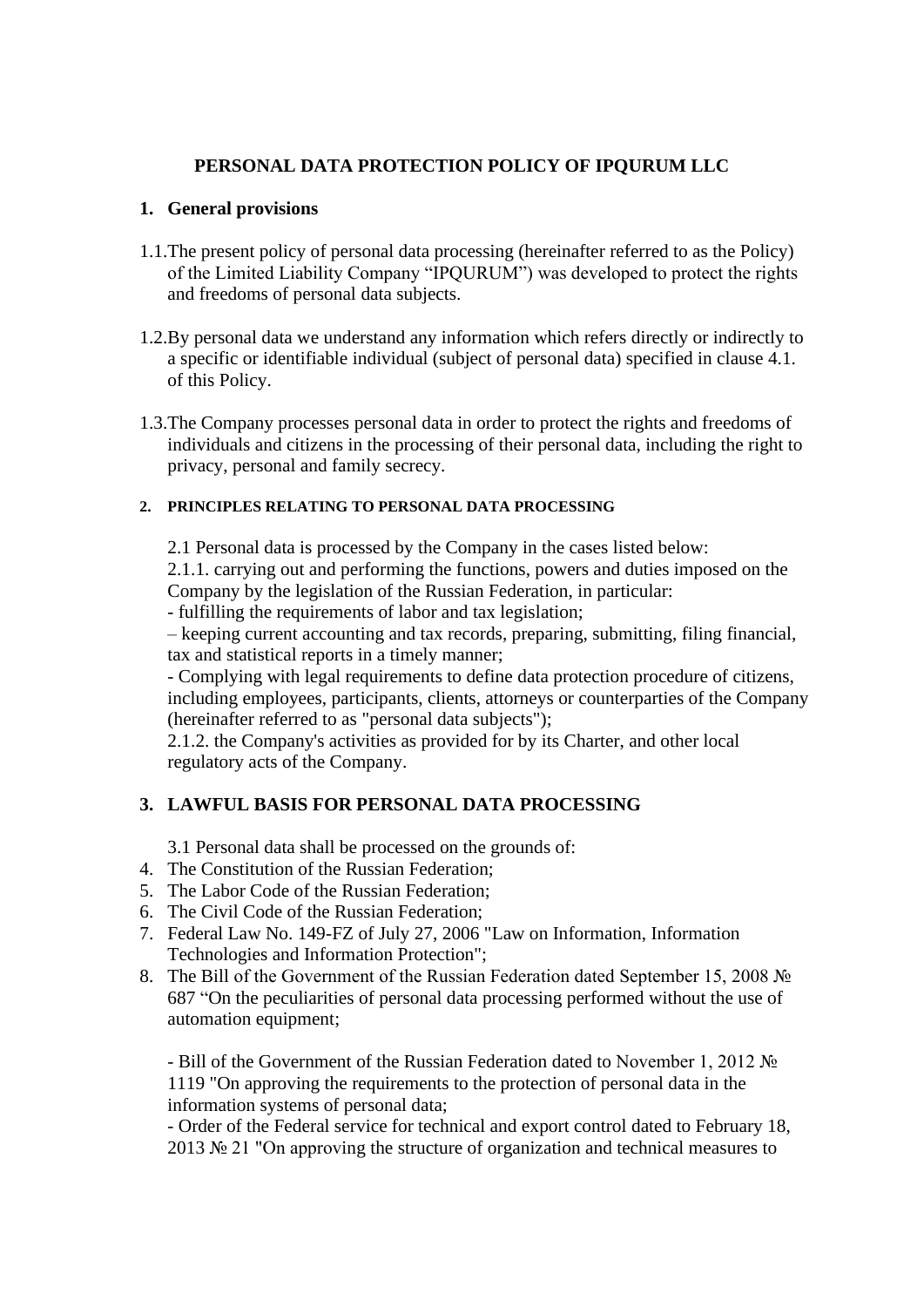provide safety of personal data during their processing in personal data information systems";

- Other normative law acts of the Russian Federation and normative documents of the authorized state bodies;

- Charter of the Society;
- Regulations on Personal Data Processing of the Society.

### 4.STRUCTURE OF PERSONAL DATA PROCESSING

- 4.1. The Company shall process personal data relating to the following subjects of personal data:
	- Members of the Company;
	- The Company's employees;

– The Company's counterparties, as well as individuals performing particular types of services (works) for the Company under civil law contracts, which personal data is processed by the Company without distribution and solely for the performance of such contracts;

– Individuals – participants of events organized and held by the Company (awards, contests, forums, conferences, etc.), who provide personal data by filling out the registration form.

4.2 The data subject decides to provide his personal data to the Company and gives consent to their processing freely, at his will and in his interest.

4.3.The Company shall ensure that the content and volume of processed personal data corresponds to the declared cases of data processing and, if necessary, takes measures to eliminate their redundancy.

4.4. The subject's personal data, that involves a transfer by the Company to third parties, includes:

- surname, first name, patronymic name;
- e-mail;
- contact phone number;
- name of the company that the subject represents or works for;
- job role of the subject in the company.
- 5. Personal data processing

5.1. Personal data is processed in the Company in the "mixed" personal data set.

5.2. Personal data processing is any action (operation) or a set of actions (operations) performed with or without the use of automation equipment with personal data (mixed processing), including collection, recording, systematization, accumulation, storage, clarification (update, change), extraction, use, transfer (distribution, provision, access), anonymization, blocking, erasure, destruction of personal data, as well as the transfer in its sole discretion of personal data with respective documents that contain personal data, belonging to third parties.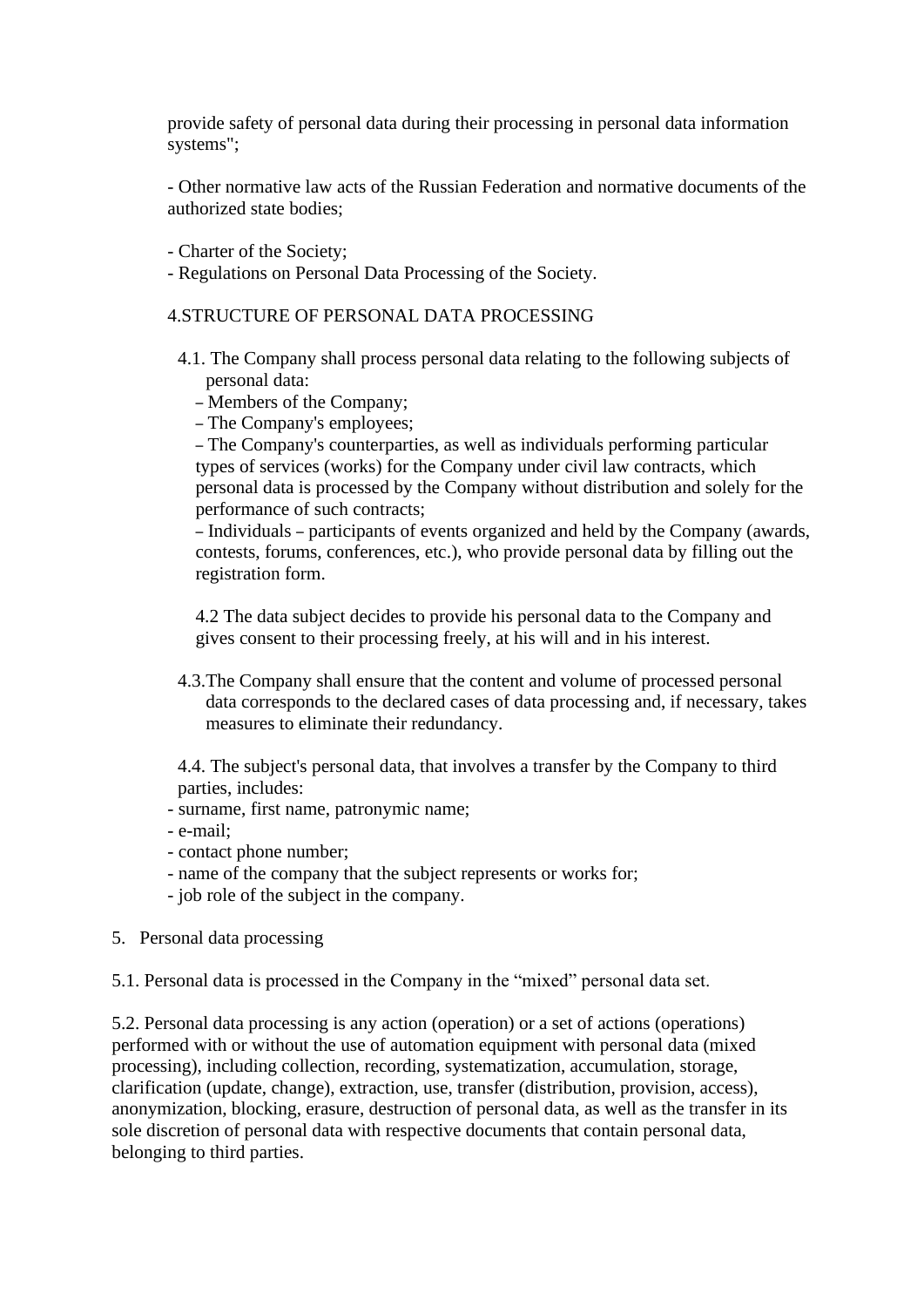5.3. We understand by third parties, to whom personal data may be transferred, partners/sponsors of the events, organized by the Company or in the organization of which the Company is directly involved. The list of such third parties is attached on the website of the respective event, to which the Company is immediately related, or by other publicly available means that allow to clearly identify the above mentioned third party.

5.4. All requirements, stated in the Policy and the Bill, are applicable to third parties, subjects of data transfer, including the requirements relating to protection of processed personal data, terms and methods of personal data processing.

### **6. THE SECURITY OF PERSONAL DATA ENSURED BY THE COMPANY DURING THE PROCESSING**

6.1. The Company shall be obliged to take the measures provided by the law to ensure fulfillment of its obligations in line with Federal law dated July 27, 2006 № 152-FZ "On personal data" (hereinafter referred to as "On personal data) and adopted in accordance with the laws. The Company shall independently set out a managing structure and a list of measures necessary to offer sufficient efficacy to ensure compliance with the obligations under the regulations, according to list provided by Section 3 of these Regulations.

Such measures may include, in particular:

– The Company appoints a person responsible for personal data processing ;

– The Company publishes documents to define the Company's policy with regard to personal data processing, local acts on personal data processing;

– Application of legal, organizational and technical measures to ensure security of personal data;

– Internal control and (or) audit of compliance of personal data processing with the Federal Law "On Personal Data" and other regulatory legal acts adopted in accordance therewith, requirements to personal data protection, the policy of the Company regarding personal data processing, local acts of the Company;

– Assessment of damage which may be caused to personal data subjects in case of violation of the Federal Law "On Personal Data," relation of the above mentioned damage and the measures taken by the Company to ensure the fulfillment of the obligations laid down in the Federal Law "On Personal Data";

– Introducing the Company's employees directly engaged in personal data processing to the provisions of the personal data legislation of the Russian Federation, including the requirements for personal data protection, documents defining the Company's policy on personal data processing, local acts on personal data processing, and (or) training of these employees.

6.2 When processing personal data, the Company shall take necessary legal, organizational and technical measures or ensure their adoption to protect personal data from unauthorized or accidental access, destruction, modification, blocking, copying, distribution of personal data, as well as from other unlawful actions in relation to personal data.